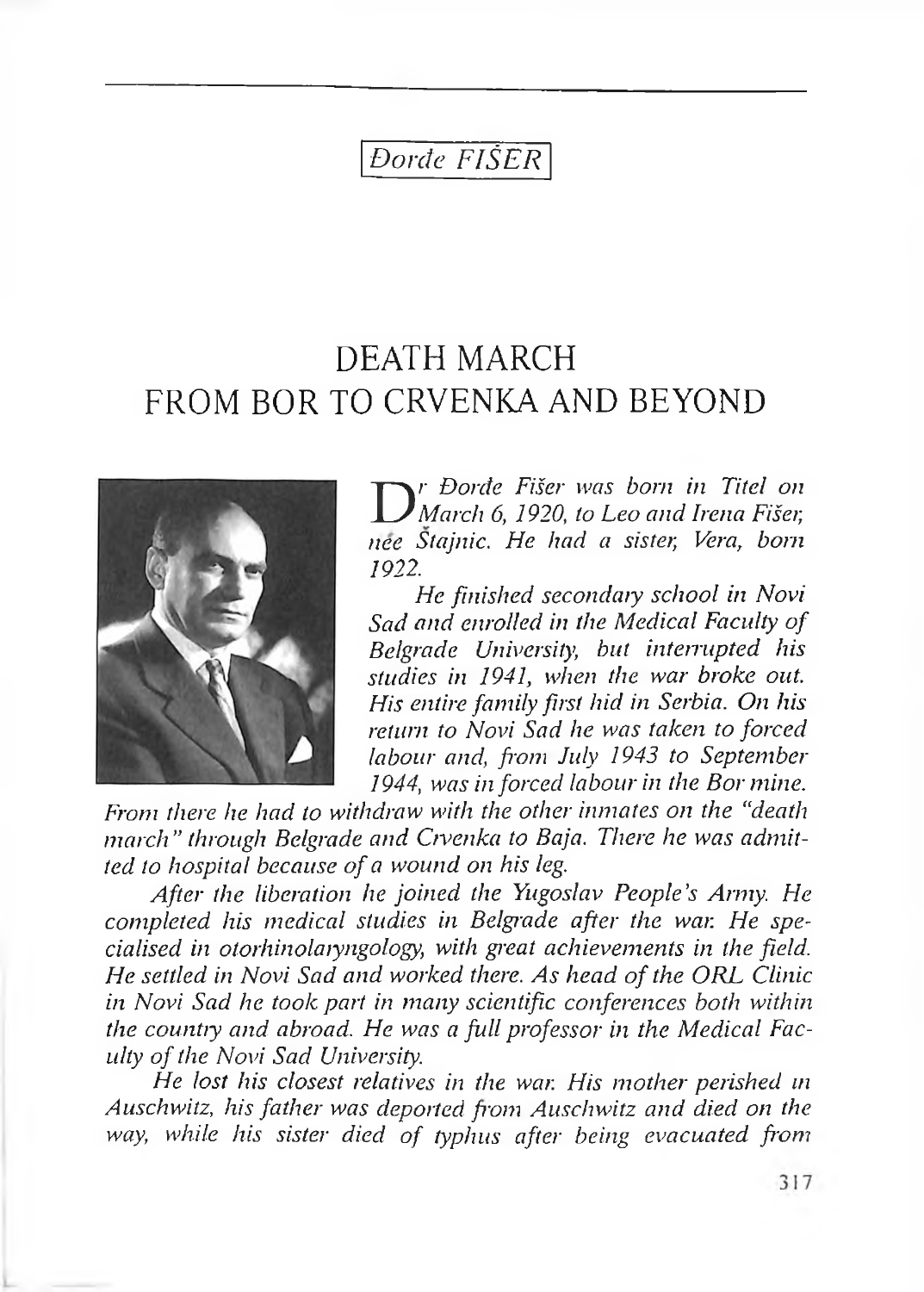*Auschwitz on January 27, 1945. His son, Dr Aleksandar Fišer is also an otorhinolaryngologist. He had two grandchildren.*

*Dr Đorđe Fišer died on April 25, 1989. He was buried in the Jewish cemetery in Belgrade.*

ŧ

 $\mathbf{I}$ 

A convoy of Jews passed along the roads of Bačka in late September and the first half of October, 1944. The "final solution" was applied to about 2,500 of them in Bačka. That was the number killed on this "death march" alone.

#### UNWORTHY

Overnight on October 6, I944, the premises of Glaser-Welker-Rauch in Crvenka was the scene of a hideous crime. This is where the journey ended for many of the Jews on the march from the Bor mine. The echoes of cannon fire mixed with the shots fired by Fascist soldiers. The front line was already too close not to hear them, but the SS criminals went on regardless, killing innocent Jews throughout the night on the gentle Bačka plain by the old brickyard.

Just a few days before that night and again on that night itself, 2,500 innocent people were robbed and killed. However their march towards death had begun much earlier, on the day at the beginning of I942 when the Horthy Parliament adopted a new law on national defence, which obliged all Jewish men to do labour service. In Bor they did the hardest jobs. They were abused and died of exhaustion.

#### EVACUATION

The autumn of I944 came. On September I6, in Bor, they rounded up the Jews who were there for involuntary work and told them to go home, that is to say they would evacuate them. They were told that those who could not go would stay in the camp, but that no one would take responsibility for their personal safety. They were warned that no one in the column must fall behind, because the column would be escorted by Kosta Pećanac's Chetniks.

A group of about 3,600 Jews from the Bor mine travelled via Mala Krsna and Smederevo. They travelled for eight days, sleeping in mud and water. Their food ration for the trip was one kilogram of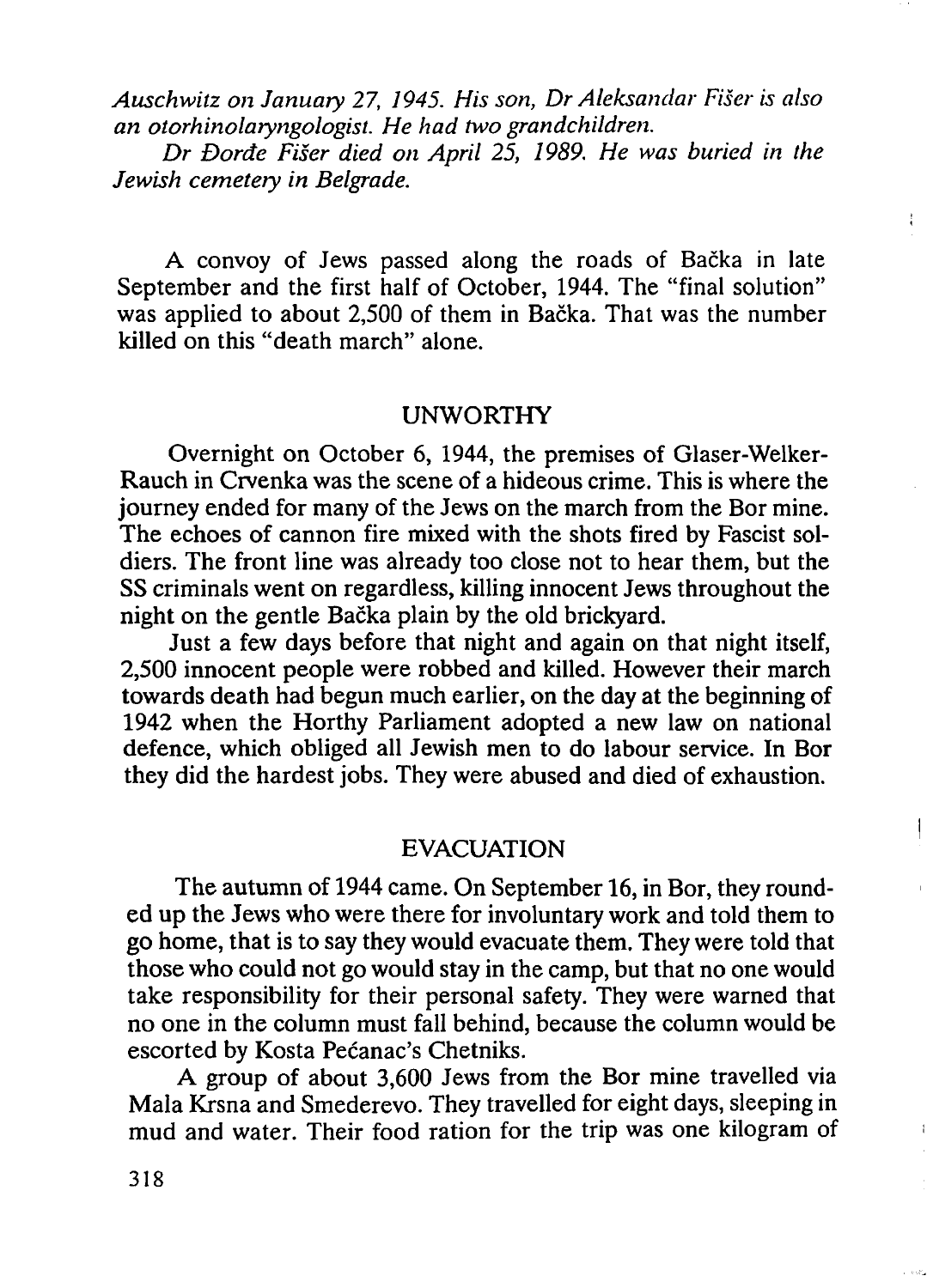bread. Al the head of the column and providing security were mounted Hungarian soldiers, while the officers rode on bicycles.

Throughout this exhausting trip, ridiculous commands rained down on the column. Echoes from the right and the left interwove and intermingled, both in front and behind them.

"Faster!"

"Walk!"

"Don't lag behind the column!"

"Anyone disobeying commands will be shot!"

The first victim fell in Smederevo. He was hit in the stomach, the wretched man was dying under torture. Attempts by inmates, doctors, to help him were brutally repelled. The column continued on, deafening commands rang out, people lined up listlessly to continue the journey. When they crossed the Danube by ferry and reached Pančevo, they all looked like ghosts.

The people of Pančevo who happened to be there realised who the people in this inhumane convoy were and tried to bring them food, to refresh them for the rest of the journey. These noble attempts by the locals met with disapproval from those leading the column.

"Step back!" shouted a soldier, raising his rifle butt to hit someone.

Many people ignored the orders and continued to give food to the marchers.

"Why won't you let them take some bread?" they dared to ask the soldiers.

"There should be no food given to those who are to die!" a German barked back.

There were also those among the people of Pančevo who wanted to help the quite large team of armed and cruel soldiers and guards. The *Volksdeutsche* from the town bolstered the guard around the convoy. The dull thud of rifle butts was heard, along with curses and insults. The journey went on.

#### "HOW LOVELY IT IS TO DIE BY MOONLIGHT"

Those who were exhausted began to fall behind. The Germans rounded them up and took them to the Zvezda tavern in Pančevo. And there were quite a few of them, 133 in all were assembled there.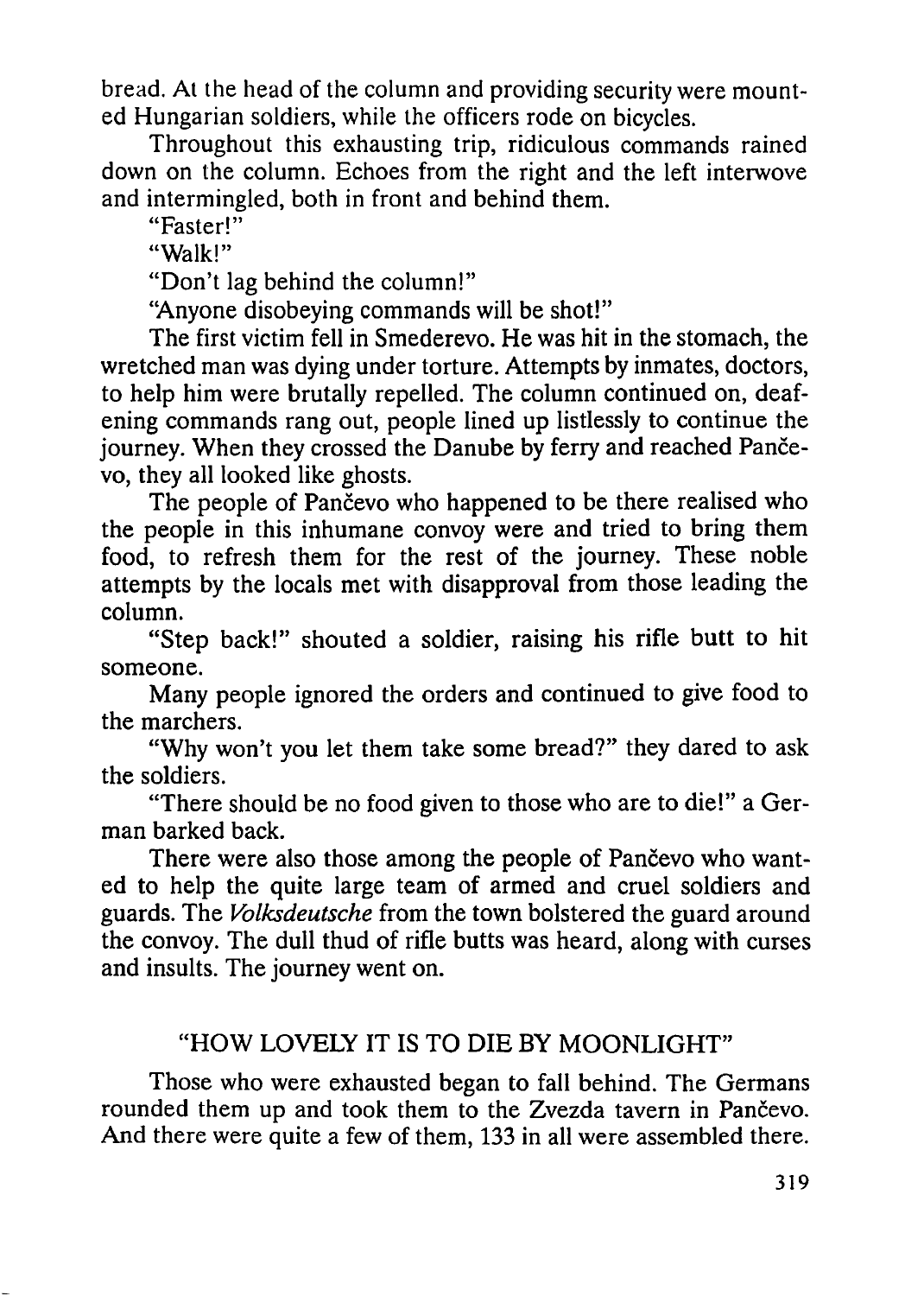The Germans wanted to put their bloody plan in motion as soon as possible. By October I they were looking for inmates to volunteer for work. This actually marked the beginning of the massacre. Twenty of them volunteered. They took them to the adjacent room, searched them, took their documents and valuables and made them go further on.

They were heading for a place called Jabuka. Three kilometres from Pančevo, where there was a road worker's hut, they were ordered to turn. When they were about five hundred metres from the road they were ordered to dig a trench, five metres long, two metres deep and four metres wide. In the meantime, night had begun to fall. A German wearing an officer's epaulettes turned to one of the soldiers.

"I'm going to Pančevo. The trench must be finished by the time I return."

He got on his motorcycle and rode off.

Soon enough the trench was finished. On the orders of the officer present, the Jews left their work and headed down the road to Pančevo. They hadn't got far when they met the officer on the motorcycle and another two Germans. He ordered them to return. They took them to the trench and lined them up in fours. They tied their hands with rope and ordered them to form a circle to the right of the trench and walk towards the little road worker's hut, facing it. First they took the last group of four away. A little later shots and cries were heard. Then it was the turn of the second group, and then the third.

Engineer Malek told me later that before his turn came he managed to untie his hands, but kept them in position as if still tied. He moved with his group as soon as they received the order. When they reached a pit on a rise towards the Tamiš, facing the river, they were stopped by two German soldiers pointing sub-machine guns at them.

Half a metre in front of the people from the convoy a wire was stretched across, behind it was a fairly deep pit covered in bushes.

The moment was more than ominous. Malek realised what the intention of the Germans was. He turned to the officer standing on his right and spoke to him in German.

"Where is your great German culture? What have we done wrong for you to kill us like dogs? We worked in Hungary in the camp for eight months, with no bread, clothing or wages. We worked in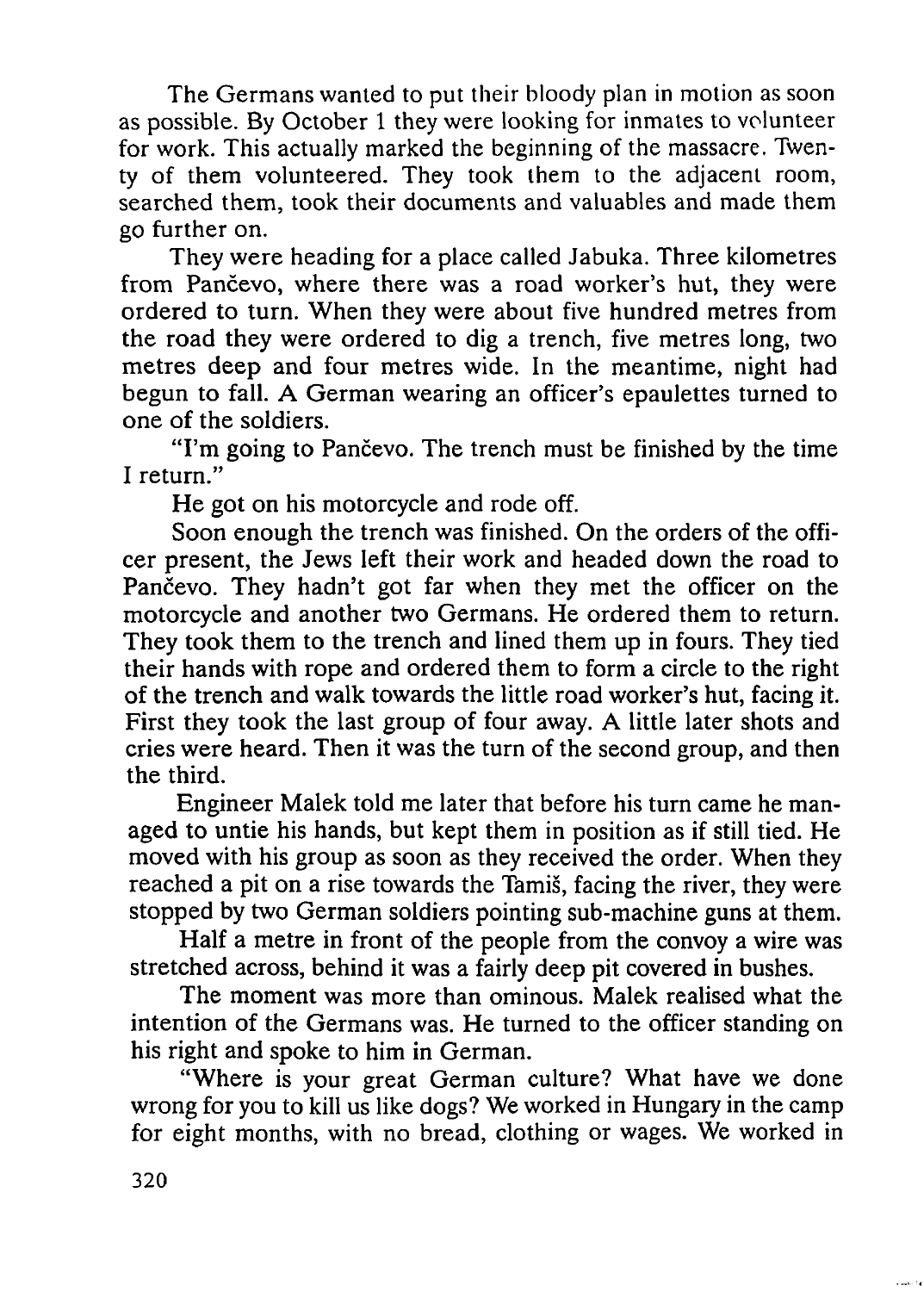Bor. Our families had nothing to eat. We worked for fourteen months for you Germans! As an engineer I received recognition from your Engineer Supervisor Zajle. And now you want to kill us! You promised to let us return to our families, our homes, and now what? Let me go! My wife and my two children are waiting for me at home! You have no heart! You have no God!" he shouted finally.

The German officer looked at him coldly, then said:

"How lovely it is to die by moonlight."

They were ordered to make a left turn. They obeyed. At that moment Malek turned towards the officer standing next to him and threw himself at him, knocked him down and jumped into the pit. With no more than a few scratches and bruises he continued running towards the sunflower field about ten metres away. He was already in the shelter of the tall sunflower plants when he heard shots behind him. He dropped to the ground. He could tell the Germans were firing blind, so he crossed to the bank of the Tamiš and stepped in. He was afraid he wouldn't have the strength to swim. Nevertheless he managed to swim across to the other bank of the river before he staggered and fell from exhaustion. Meanwhile the Germans were scouring the terrain with their torches, searching for him.

He was too exhausted to go any further. He crawled into a haystack and spent four days there. Hunger forced him to leave this shelter and seek a new one. He headed for a house; from its fagade he guessed that it wasn't German. He was not wrong. The farmer, Stevan Milošev, gave him refuge. A few days later Jabuka was liberated. Malek remained alive.

## THERE'LL BE ENOUGH FOR THE FIELDS AND THE WORMS

The Jews continued their journey. Between Prelez and Titel, they came across watermelon rinds scattered on and around the road.

"Eat!" one of the guards shouted.

About thirty people from the starving column who were closest to the rinds hurried towards them. Suddenly they were sprayed with fire. Their cries rang out.

"There'll be enough of them for the fields and the worms," one of the non-commissioned officers said.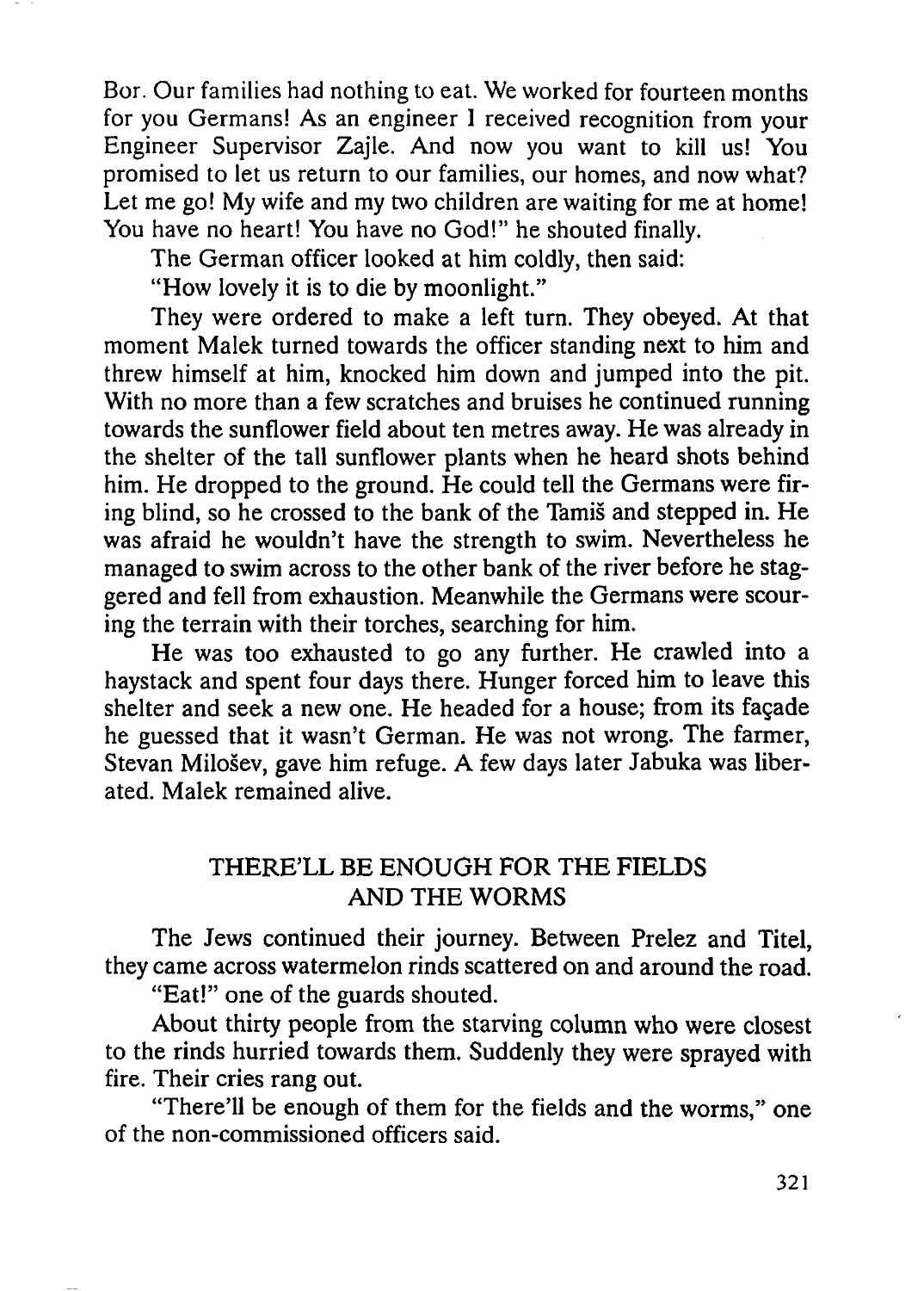The column continued on. The contorted bodies of the dead remained, like piles of rags which had been strewn around.

The convoy arrived in Novi Sad, via Titel, on October 2. After a short stop they continued on in the direction of Srbobran. Passing through Sirig, where the occupying forces had colonised the entire population, a number of inmates tried to escape. They were betrayed by some of the locals, caught and shot. As they passed through Sirig, a group of children from Fascist families jeered at them.

"Jews are all degenerates. Whatever they are, they earn their bread by swindling."

In Novi Vrbas, the convoy was intercepted by a group of *Volksdeutsche* leaving a church. "Halt!" the order rang out.

The column stopped. The camp inmates, exhausted and starving, their faces unwashed for days, could hardly stand on their legs which were like stone from the endless walking. The Germans surrounded them, spat at them, insulted them and laughed in their faces.

In the middle of Vrbas the prisoners were ordered to lie down in a pit, piled on top of one another. As the guards looked on and smiled approvingly, the *Volksdeutsche* plundered them for anything they still had which took their fancy. Then the column moved on, farewelled by the roaring *Volksdeutsche.*

"It will be the happiest day of our lives when Jewish blood starts flowing through the streets!"

#### THE LAST ASSEMBLY, GENTLEMEN

The death march continued. Having failed to find accommodation in Crvenka, on the way to Sombor, the Jews, their number now considerably less than the original 3,600, thinned out along the way by the murders, the deaths from starvation and exhaustion, left the road and entered the abandoned hall of what had once been a brickyard, very close to the town. Exhausted from the journey, the inmates just threw themselves on the ground. Early in the morning they arose, expecting the order to move on, but none came. The day passed in uncertainty and, eventually, night fell. Nothing! A second day and a second night passed. Still nothing! As the hours and days went by they were in a state of restless expectation.

It was not until October 7 that they saw the guards in action again. They separated a group of about eight hundred Jews from the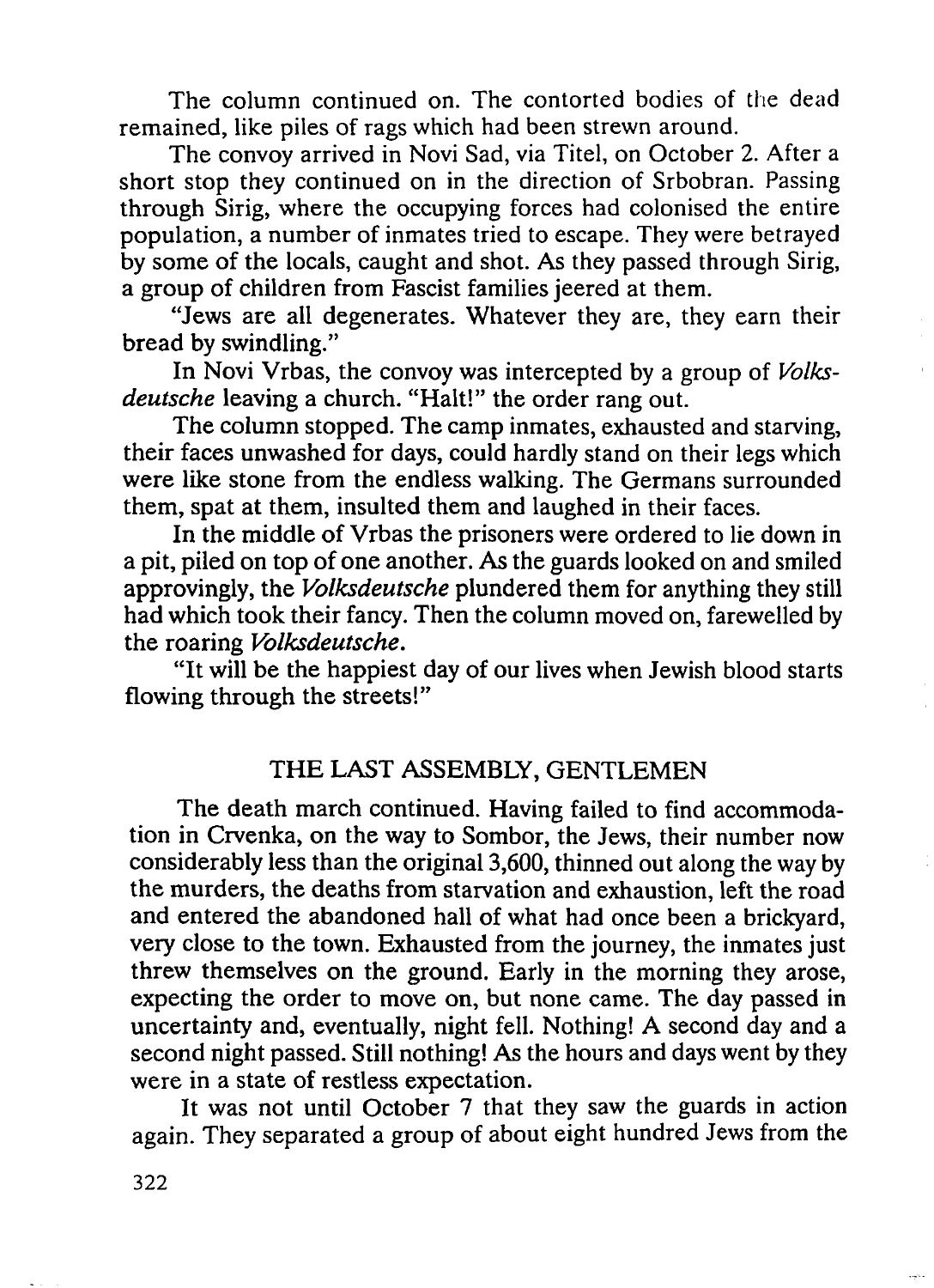others and continued on with them to Sombor. The majority stayed behind in the brickyard. At about nine in the evening, a Hungarian junior sergeant burst in among the inmates and addressed them.

"Hand any valuables and money over to me, the Germans are going to shoot you anyway!"

The broken bodies stirred, dishevelled heads were raised and turned in the direction of the command. Some got up and handed over whatever they had. The sergeant took everything and said:

"This is the last assembly, gentlemen!"

His job done, he remained for a while, watching the Jews, enjoying their discomfort and fear.

Not long after a group of furious SS men burst into the yard. There, before everyone's eyes, they killed five Jews with their rifles. Angrily, without a moment's thought, as though they wanted to kill even the last ray of hope for salvation, if any of the inmates still had any.

Late in the evening, about eleven, the commands echoed around the brickyard.

"Up! Quickly! 1n ranks of ten! Hand over all your money and your valuables! Anyone who fails to do this will be shot! 1f you don't obey you'll be decimated." They moved them into the next yard in groups of twenty, explaining that they had to search them there to see if anyone was hiding anything.

*Vilim Potesman* from Subotica was in one of those groups and described it this way:

*"When my turn came I gave them everything they had askedfor. What Istill had left, that is. Then I was moved to the neighbouring yard. Although we could hear shooting now and then, I couldn't have suspected what was happening. There was a pile ofearth in the yard and a long trench in front offit. There were about twenty SS men standing next to the heap of earth, light machine guns at the ready. There were bodies and blood in the ditch and around it. We were ordered to stand up. Each of us had a butcherfacing us and a body or two in front of us. We were given orders by the executioners to throw the victims into the trench. We were allowed to say goodbye to one another. We embraced and then each ofus picked up a deadfriend, dragged him to the trench and threw him in. Ipicked up the body ofa*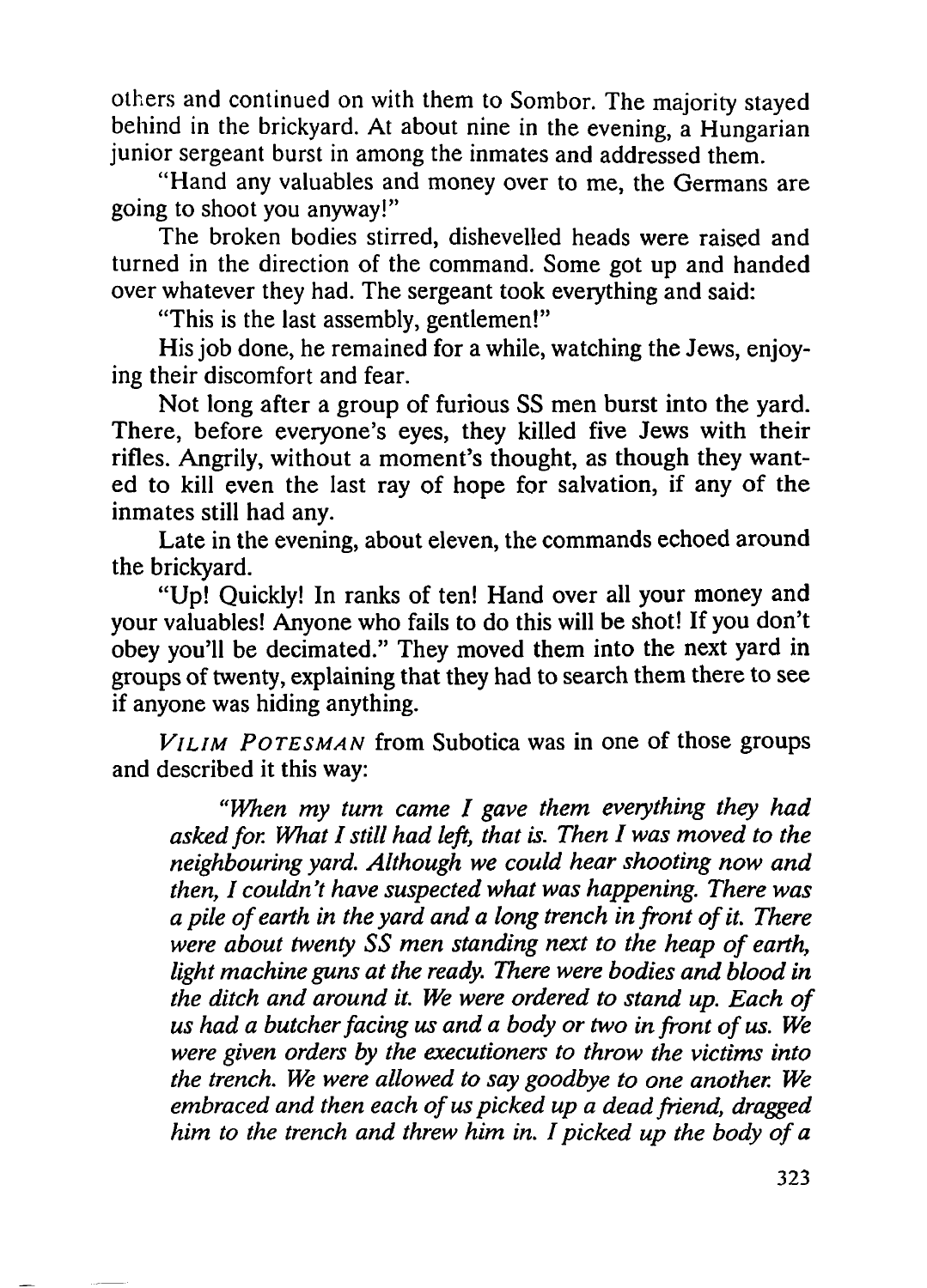*Jew I didn't know. But when I threw him into the trench, I jumped in as well. Shots rang out. Ifell down to the bottom and the body ofone ofmy friendsfell on top ofme. Later I lost consciousness.*

*"Meanwhile the Gerrnan soldiers were bringing new victims, lining them up along the edge of the trench and mowing them down with machine-gun fire. Groups came one after another. They were also killing Jews in the yard of the brickworks. A revolver shot would be heard now and then, settling accounts with those who were only wounded and trying to save themselves.*

*"I don't know how long this went on. When I began to come to Isaw only the dead around me. There were so many I couldn't count them. A shudder went through me. Now and then a clump ofsoil would slide down into the grave. My nostrils were full of the cloying smell of bodies and blood. From time to time there would be a moan or a rasping breath.*

*"Ithought there were no longer any guards around. I tried to get up, but someone turned a torch on from some distance away. The beam of light walked along the trench. The guards were looking forsurvivors. They were coming closer to me. My face was covered in blood. The skull ofthe corpse beside me was split in half. I smeared myself with his brain. My breath froze. The lightfell on me, passed over me. Ifeltrelief There were cries from the other side. Then the light went off and again it was dark. The Fascist began throwing hand grenades. I don't know how many, about ten, perhaps even more. Iwas wounded in my right hand, butIwas savedfrom death by the bodies ofmy dead friends. The butchers decided that there was no longer anything forthem to guard, so they left the execution site. Iwas overcome by sadness because I would never again see those with whom I had been joined in suffering, but Isoon threw thisfeeling off: I had to run far away from this trench ofdeath.*

*"When I had gone some distance I turned towards the brickyard. It was dark and horrifying. Antal Nanaifrom Crvenka took me in and hid me until the liberation. "*

After this twentieth century St Bartholomew's Massacre, the remaining Jews from the Bor mine, about 1,600 of them, were moved

324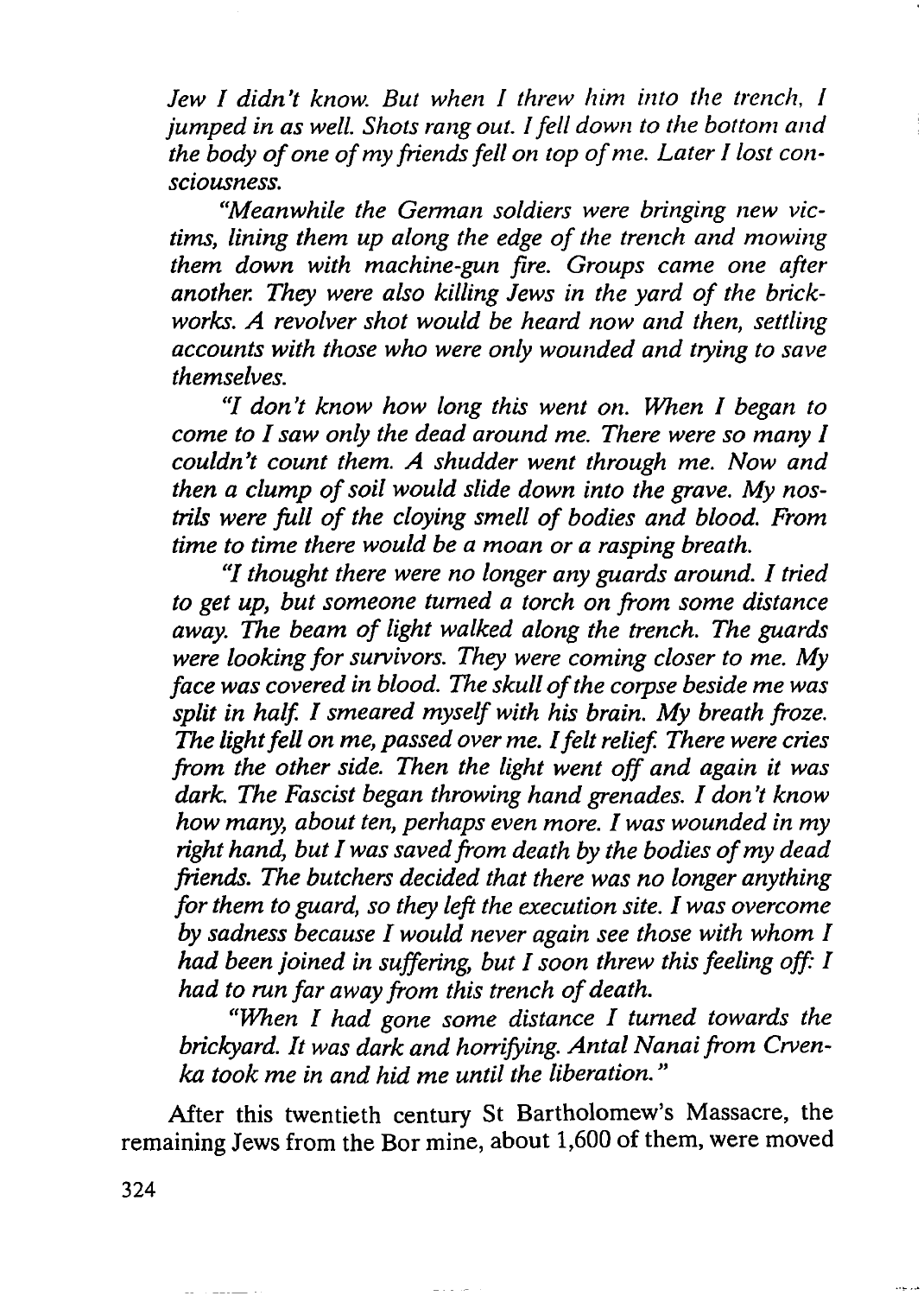on in their journey of death, under the burden of this terrible massacre. The column left the brickyard. The last group left at about six in the morning. They left behind their unburied friends and a mass of belongings, books, school certificates and letters as a sign that a whole mass of people who no longer existed had been there, as evidence of a bloody crime committed by Hitler's men. A few days after the massacre, the Seventh Gendarmerie of the occupying force ordered the locals to bury the bodies.

*DORDE LAUFER was among the group which survived the mas*sacre. As they were leaving the brickyard, he managed to escape from the convoy:

*"I was in the last group to leave the brickyard. Entering Crvenka we walked past a field sown with com. It was morning and the local Volksdeutsche were already up and about. They watched us. I took advantage of the guard's recklessness and managed to get to the com. One moment more and I would have been out ofsight, unnoticed, but I was struck with fear by shouts in German: 'There's one, getting away! Kill the rat!'*

*"I turned. There was a German running after me. He took the rifle from hisshoulder andfired. I continued running, down through the field, but he caught up with me and knockedme to the ground with his rifle butt. I heard <sup>a</sup> shot. Unbearable pain flashed through my head. There was blood pouring down my throat. I swallowed it so that it wouldn't suffocate me but it seemed to be pouringfrom a source that would never run dry. I sank into darkness.*

*"I was awoken by pain in my chest. I shuddered and opened my eyes. There was a Hungarian soldier standing over me. He ordered me to get up and led me to the brickyard where Ifound <sup>a</sup> group of Hungarian soldiers. A non-commissioned officer approached me, kicked me a few times with his boot and knockedme to the ground with hisfists. He ordered a soldierto keep an eye on me until he returned. Afterafew minutes he went away with the others. I gave as good an imitation as I could of being asleep. I breathed as evenly as I could manage. Each moment lasted an eternity. The soldierstared at me for a while then began to approach me. Ifroze in anticipation. Suddenly I felt hisfingers on me, sliding into my pockets. He rolled me on*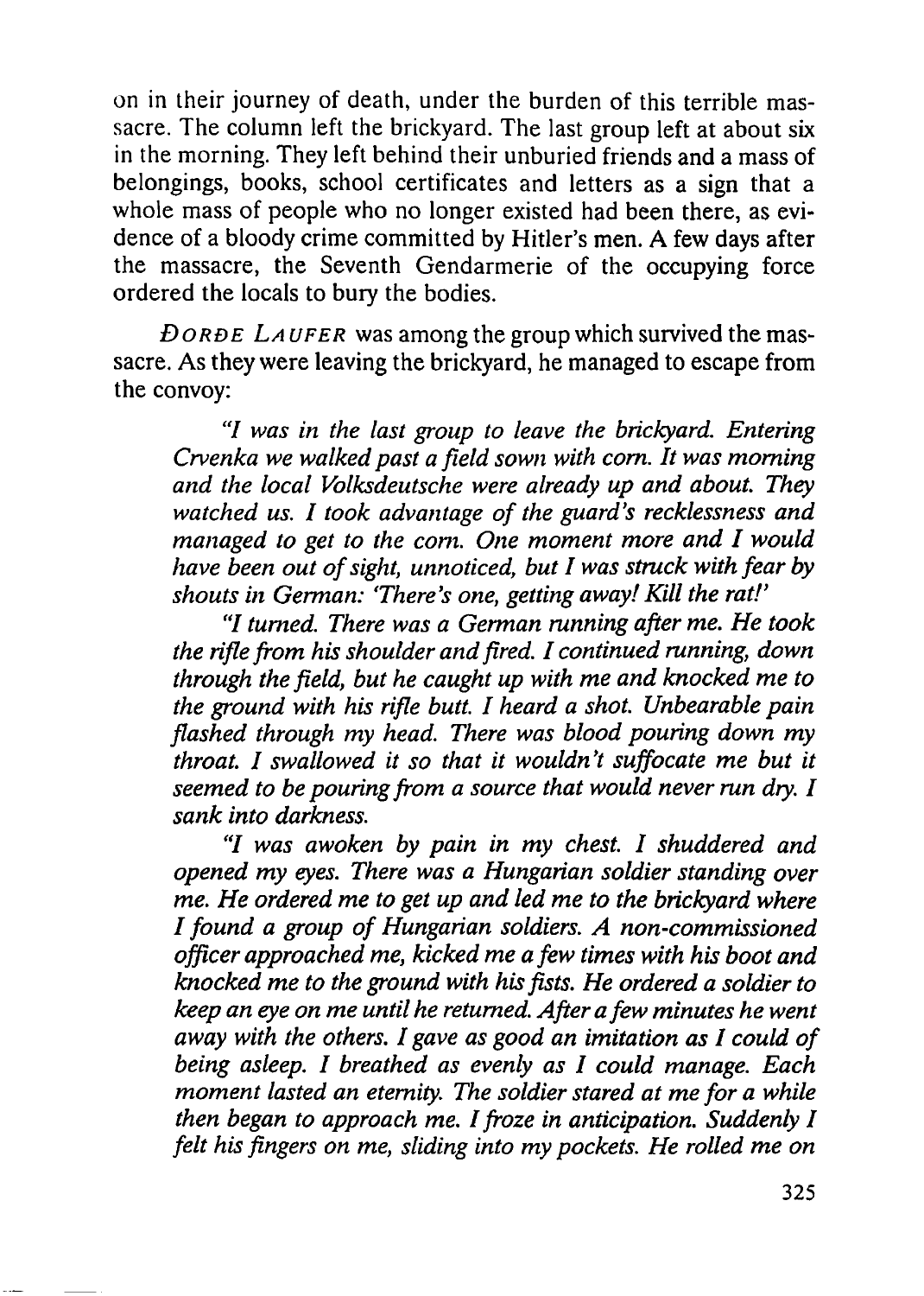*my side, searching my trouser pockets. Then he pushed me away, swearing: the pockets had already been emptied. Disappointed, he moved away.*

*"When I sensed he had gone, I looked around, got up and, on hands and knees worked my way out of the brickyard. I ran like a madman, through the corn, with no idea where I was, but after a few minutes I had to stop and catch my breath. The Bošnjak family hid me until the liberation. "*

### "SAY A PRAYER BEFORE YOUR EXECUTION"

A group of inmates who had left Crvenka before the mass killings on the night of October 7 were sent towards Sombor. The leader of the convoy was a non-commissioned officer from the SS Handžar Division, Alija Sentešić from Sarajevo. There were about another thirty SS men with him.



*Monument in Sombor in memory ofthe Jewish forced labourersfrom the Bor mine killed by the Nazis in Crvenka in 1944*

All the way from Crvenka to Sivac the commands rang out: "Double time! Head down!"

Anyone who raised his head was struck with a rifle butt or whipped by the SS men.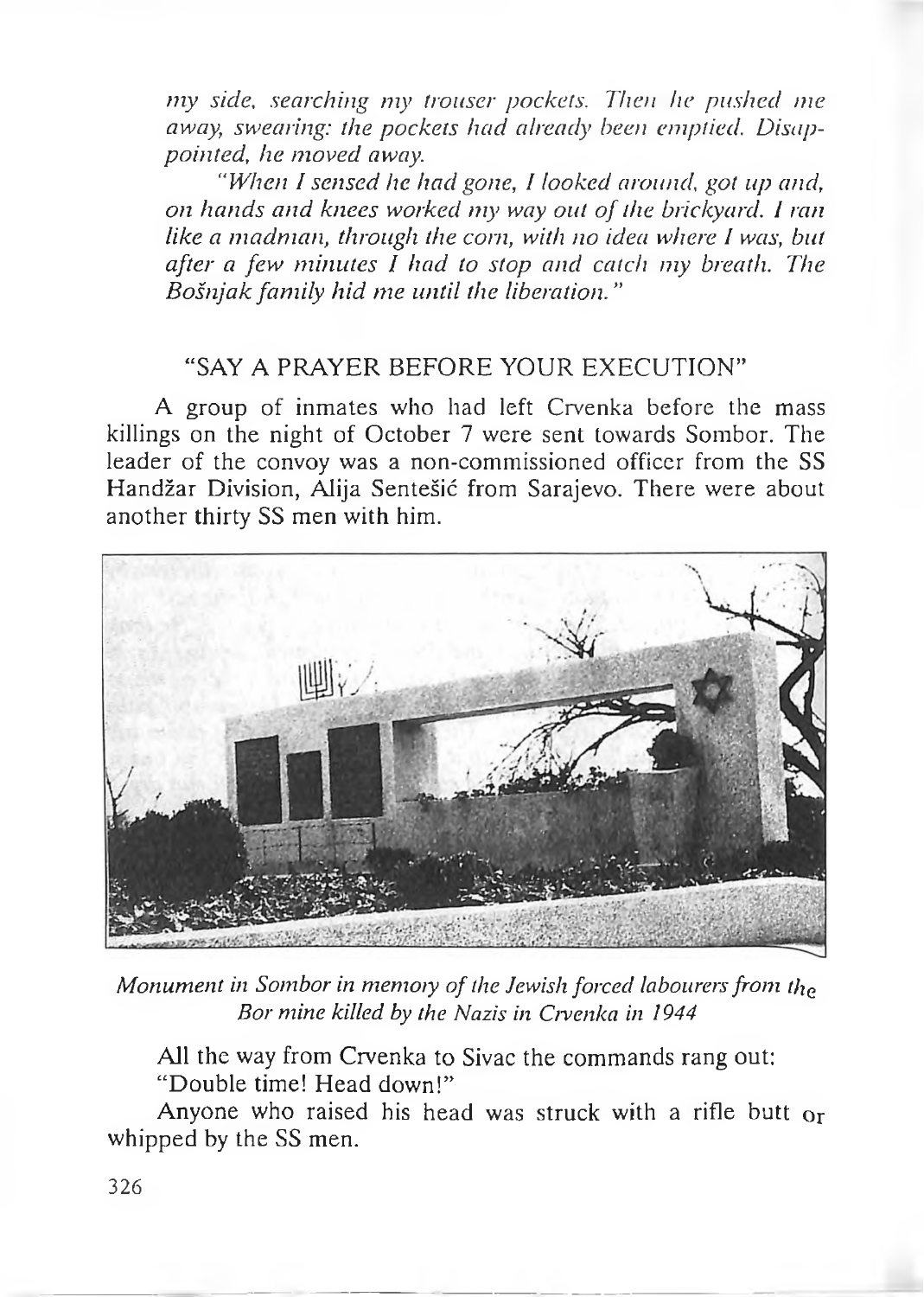In Sivac, the men from the column were ordered to dig two trenches. When both were finished they got their orders.

"Say a prayer before your execution! You are all to be killed. Lie down on the ground."

Talk was forbidden. The guards focused their attention on finding a victim and convincing him, by hitting him with a rifle butt, that he had to obey orders.

They made three Jews climb a tree and sing religious songs.

Night fell. Rain began to fall. Sleeping was allowed only in a sitting position without blankets. People sat, enduring terrible suffering. They were soaked to the skin and the entire area was a massive mud-pit.

Orders to move were issued at dawn on October 8.

Killing followed killing, all the way from Sivac to Sombor. Anyone who didn't walk fast enough was killed by the SS men. About 150 victims were left behind on this road.

In Sombor the inmates were all put in the synagogue and, three days later, the march continued, via Bački Monoštor to Mohač.

Another ten Jews were killed on the bridge over the little Kođoš river on the road between Bački Monoštor and Bezdan.

In Mohač, the Hungarian soldiers took the column over.

At the same time, the 1,600 Jews who had survived the massacre in Crvenka, their numbers now reduced by the roughly 160 who had been killed in the meantime, headed further towards Sentkiraljsabađ. This stretch of the death road was also accompanied by murders. Anyone who stopped to drink water or relieve himself was killed. In the end, the Fascists no longer bothered with a reason to kill.

Near Stari Sivac, the convoy was intercepted by a cyclist with a Schmeisser. He stopped, looked at the column, reached for his Schmeisser and began shooting.

There was a commotion in the column, but it kept moving nonetheless. It looked like a column of ants that someone had cut off. The forced march continued for a day and a night. They came across bodies, evidence that the previous group had also been driven along this road.

Between Sivac and Krnjaja they came across the Sombor-Bečej railway. The roar of a train was heard. The column stopped. A train was approaching. As it came closer, they recognised the greenish uni-